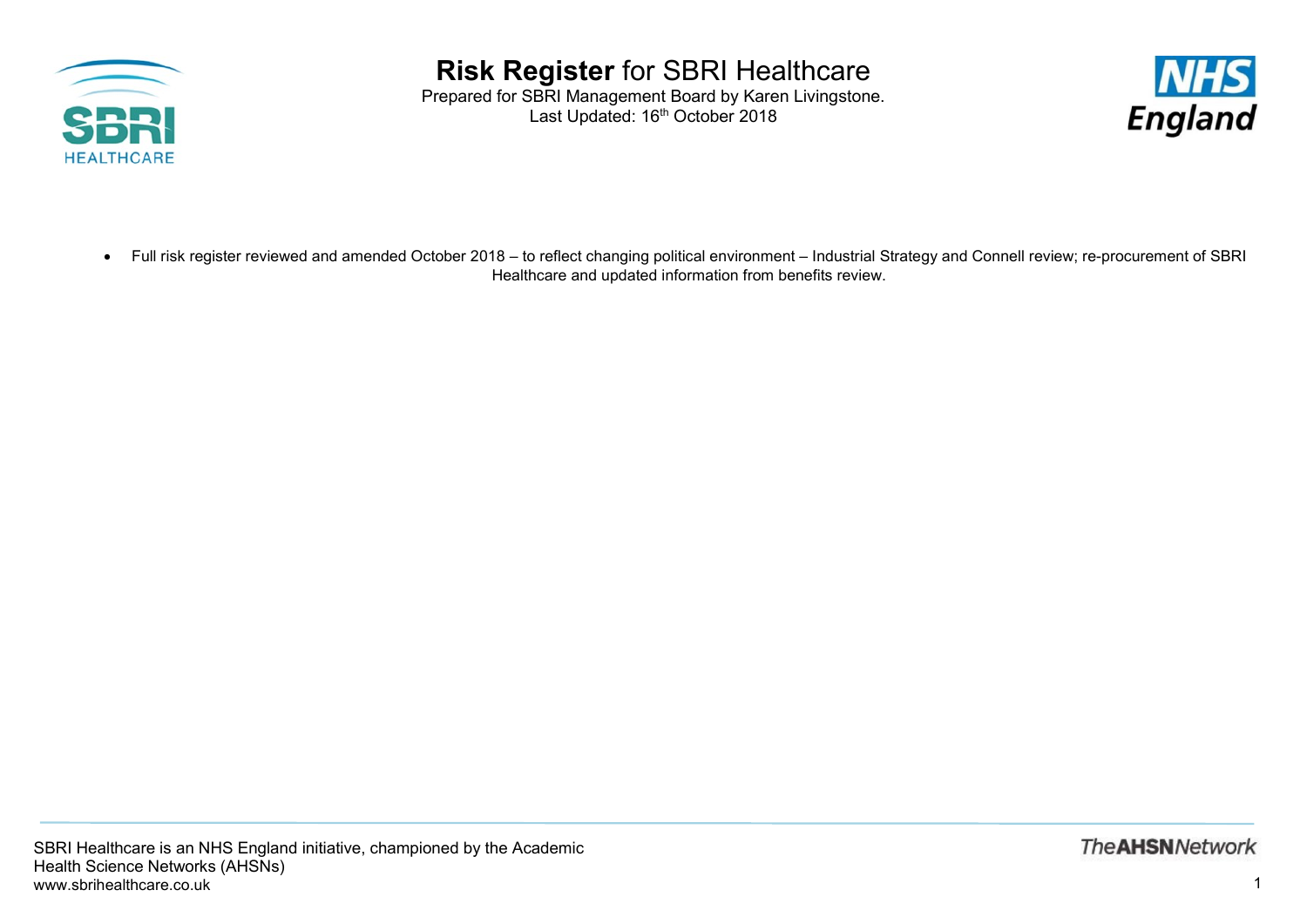Prepared for SBRI Management Board by Karen Livingstone. Last Updated: 16<sup>th</sup> October 2018

| <b>Risk</b><br><b>No</b> | <b>Risk</b><br><b>Description</b>                        | <b>Risk category</b>                                                                                                                                                                                                | Likelihood | Impact | <b>Mitigation Actions</b>                                                                                                                                                                                                                                                                                  | <b>Owner</b>                                      | <b>Status</b>                                |
|--------------------------|----------------------------------------------------------|---------------------------------------------------------------------------------------------------------------------------------------------------------------------------------------------------------------------|------------|--------|------------------------------------------------------------------------------------------------------------------------------------------------------------------------------------------------------------------------------------------------------------------------------------------------------------|---------------------------------------------------|----------------------------------------------|
| 1                        | Sustainability-<br><b>NHS England</b><br>commission      | <b>NHS England Investment</b><br>Committee have determined to<br>extend the contract for the<br>programme for a further 12 months<br>- there is a risk that they would not<br>fund a programme beyond this<br>date. | Medium     | High   | SBRI is well- supported by current<br>government and has recently been<br>reviewed by the NHS England<br>Investment committee. The PA<br>Consulting report was prepared for<br>NHS England to support their<br>understanding of the value of the<br>programme and the evidence as<br>supplied was accepted | <b>SBRI Healthcare</b><br>Management Board        | <b>High</b><br><b>Risk</b><br><b>Score</b>   |
| $\mathbf{2}$             | Sustainability<br><b>NHS England</b><br>re-procurement   | Re-procurement of the SBRI<br>Healthcare contract could lead to a<br>loss of knowledge and continuity -<br>potential also for staff to leave/<br>reduce morale with uncertainty of<br>future employment.            | Medium     | High   | Escalation of the concerns made to<br>NHS England by Eastern AHSN<br>MD. Regular dialogue between<br>NHS England, AHSN, HEE and<br>Papworth to manage intermediate<br>communications.                                                                                                                      | <b>SBRI Healthcare</b><br><b>Management Board</b> | <b>Medium</b><br><b>Risk</b><br><b>Score</b> |
| 2a                       | Sustainability -<br><b>NHS England</b><br>re-procurement | Retendering could result in<br>uncertainty and delays in<br>competition schedule if not handled<br>well - process needs to start well<br>in advance of April 2019                                                   | Medium     | High   | Escalation of concerns made to<br>NHSE. FAR committee chair<br>identified issues and supporting<br>NHSE to progress re-procurement<br>challenge with NHSE and SBRI<br>Board Chair.                                                                                                                         | <b>SBRI Healthcare</b><br><b>Management Board</b> | <b>Medium</b><br><b>Risk</b><br><b>Score</b> |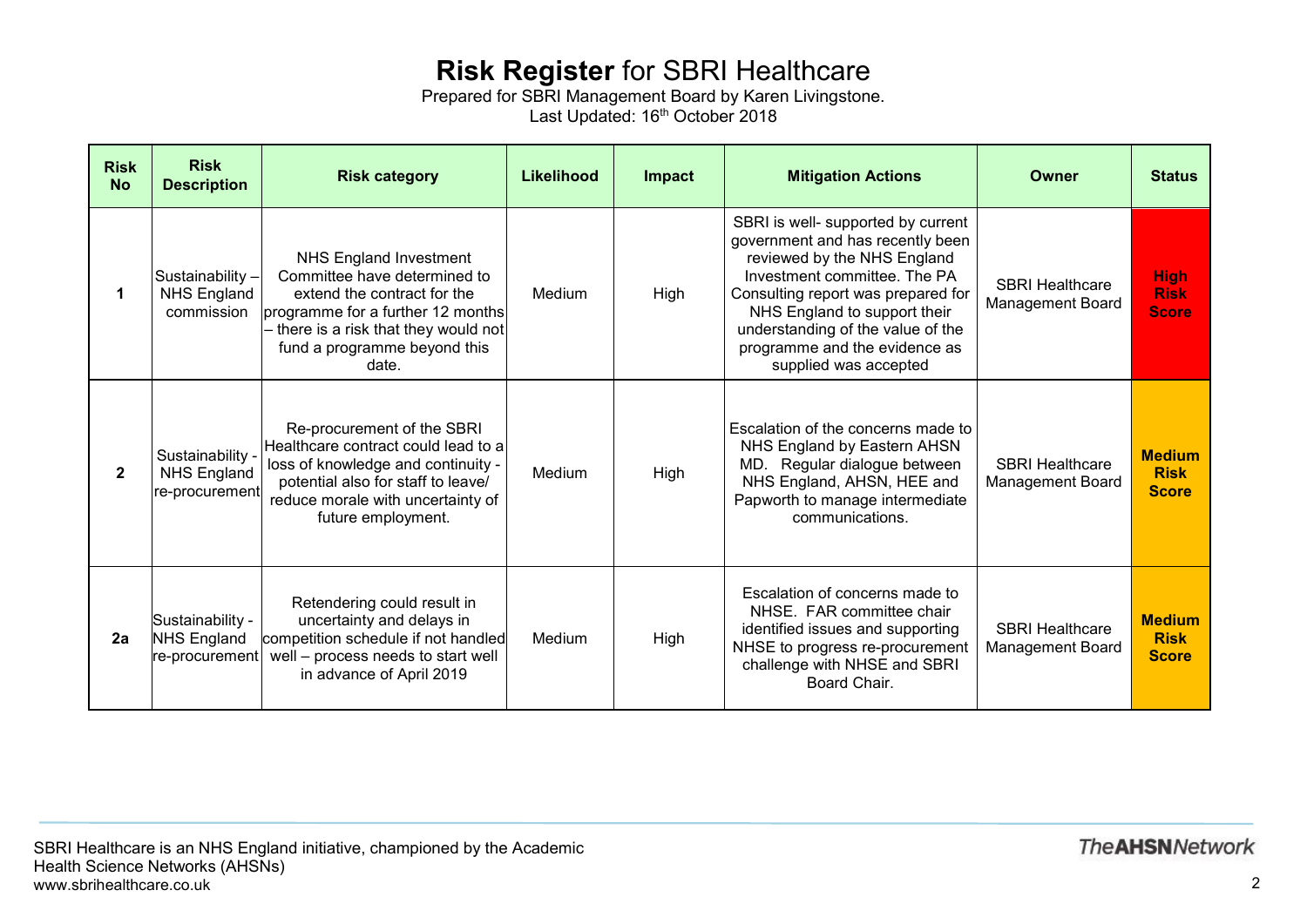Prepared for SBRI Management Board by Karen Livingstone.

Last Updated: 16th October 2018

| 3 | Reliance on<br>EAHSN, HEE &<br>Papworth<br>as NHS<br>contracting<br>authority | Health Enterprise East (HEE),<br>which provides the operational<br>delivery capacity, could<br>mismanage the funds provided for<br>the programme, fail to deliver<br>against agreed timelines and<br>milestones in the business plan, or<br>current delivery suffer an administration event<br>partnership of putting the funds at risk.<br><b>Papworth Hospital currently acts</b><br>Hospital acting as the NHS contracting authority<br>with the award winners. Papworth<br>could decide it no longer wishes to<br>act as a host.<br><b>EAHSN</b> is current contractor on<br>behalf of all AHSNs for 2018/19.<br>Programme will be retendered in<br>2019. | Medium | High | HEE's obligations to the programme<br>are agreed through a contract<br>signed between Eastern AHSN and<br>NHS England. Delivery is then<br>monitored through National Director<br>(monthly meetings), quarterly<br>assurance meetings between<br>Eastern AHSN and HEE and<br>subsequent assurance meetings<br>with NHSE. The SBRI MB and<br><b>FAR</b> committee also oversee the<br>delivery of the contract through<br>quarterly reporting.<br>Management of the funds is audited<br>annually, scope agreed by SBRI<br>FAR Committee in advance, Award<br>monies are paid through to separate<br>bank account at HEE to reduce risk<br>of SBRI funds being seen as HEE<br>assets in the event of an<br>administration event.<br><b>INHSE</b> internal audit review 2017<br>identified no concerns regarding<br>financial management. | <b>SBRI Healthcare</b><br>Management Board | <b>Medium</b><br><b>Risk</b><br><b>Score</b> |
|---|-------------------------------------------------------------------------------|---------------------------------------------------------------------------------------------------------------------------------------------------------------------------------------------------------------------------------------------------------------------------------------------------------------------------------------------------------------------------------------------------------------------------------------------------------------------------------------------------------------------------------------------------------------------------------------------------------------------------------------------------------------|--------|------|----------------------------------------------------------------------------------------------------------------------------------------------------------------------------------------------------------------------------------------------------------------------------------------------------------------------------------------------------------------------------------------------------------------------------------------------------------------------------------------------------------------------------------------------------------------------------------------------------------------------------------------------------------------------------------------------------------------------------------------------------------------------------------------------------------------------------------------|--------------------------------------------|----------------------------------------------|
|---|-------------------------------------------------------------------------------|---------------------------------------------------------------------------------------------------------------------------------------------------------------------------------------------------------------------------------------------------------------------------------------------------------------------------------------------------------------------------------------------------------------------------------------------------------------------------------------------------------------------------------------------------------------------------------------------------------------------------------------------------------------|--------|------|----------------------------------------------------------------------------------------------------------------------------------------------------------------------------------------------------------------------------------------------------------------------------------------------------------------------------------------------------------------------------------------------------------------------------------------------------------------------------------------------------------------------------------------------------------------------------------------------------------------------------------------------------------------------------------------------------------------------------------------------------------------------------------------------------------------------------------------|--------------------------------------------|----------------------------------------------|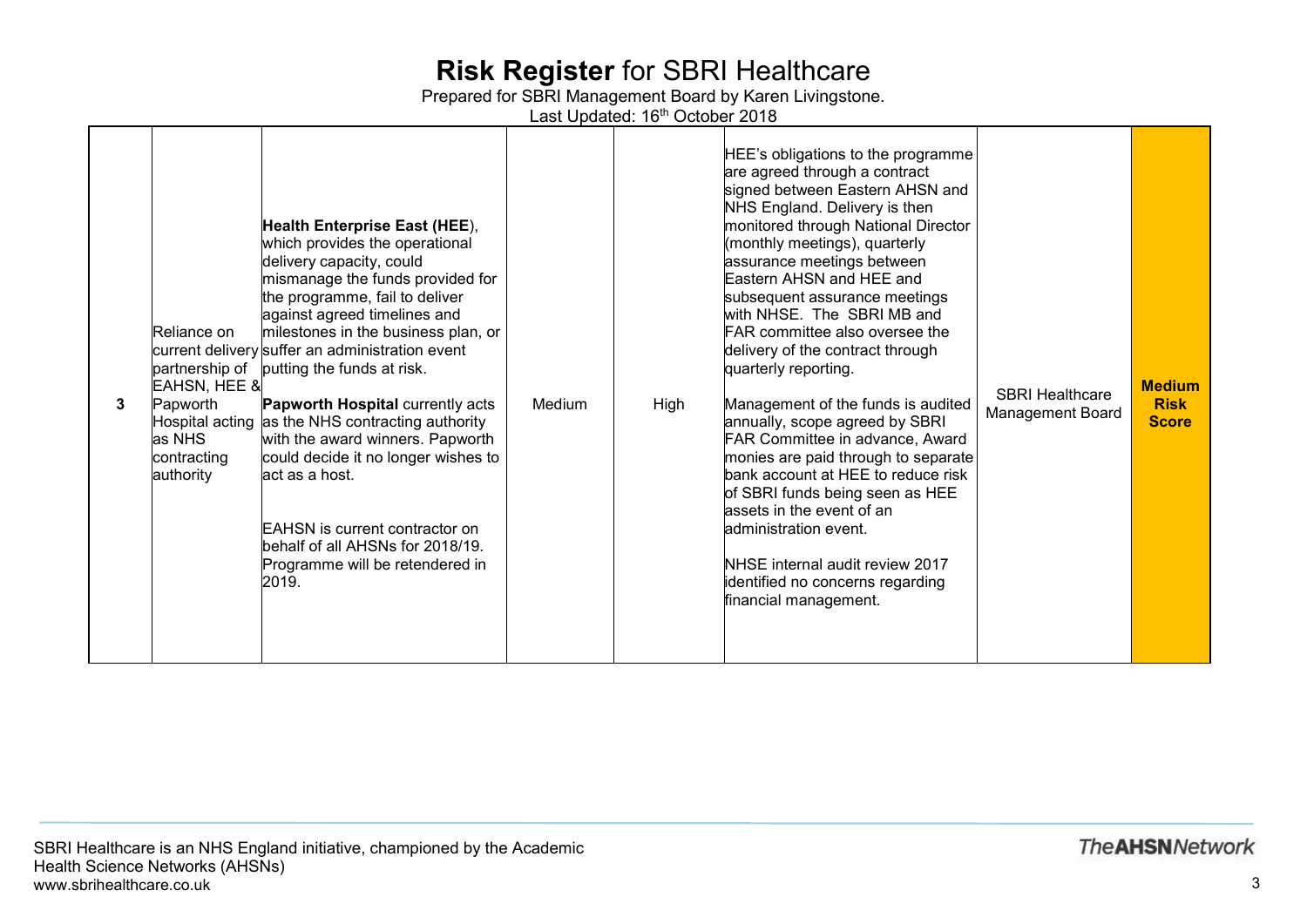Prepared for SBRI Management Board by Karen Livingstone.

Last Updated: 16th October 2018

| <b>Failure to</b><br>address<br>appropriate<br>unmet needs | To maintain interest from both<br>industry and the clinical community<br>within the NHS the programme<br>needs to develop a rolling call for<br>themes relevant to all stakeholders Medium<br>and to select winning companies<br>within the NHS based on their ability to impact on<br>the identified unmet need |        | Low  | AHSNs have led the way in<br>selecting the topics through<br>engagement with their local clinical<br>communities and are heavily<br>engaged in the assessment<br>process.<br>The SBRI board initiated a review of<br>the needs definition process in 2016<br>and the recommendations have<br>been incorporated into the<br>programme.<br>In 2018 the theme selection process<br>will also connect with the Innovation<br>Exchange process that AHNs are<br>leading. | <b>SBRI Healthcare</b><br>Management Board        | <b>Medium</b><br><b>Risk</b><br><b>Score</b> |
|------------------------------------------------------------|------------------------------------------------------------------------------------------------------------------------------------------------------------------------------------------------------------------------------------------------------------------------------------------------------------------|--------|------|---------------------------------------------------------------------------------------------------------------------------------------------------------------------------------------------------------------------------------------------------------------------------------------------------------------------------------------------------------------------------------------------------------------------------------------------------------------------|---------------------------------------------------|----------------------------------------------|
| Insufficient<br>evidence of<br>successful<br>outcomes      | To maintain engagement & future<br>funding levels the programme<br>needs to capture evidence of<br>successful outcomes over a med-<br>long term period. Short-term the<br>programme needs to demonstrate<br>the potential for impact in future<br>years.                                                         | Medium | High | Suitable KPIs have been scoped<br>following the 2014 and 2017<br>reviews.<br>Obligation to provide data for KPIs<br>and take part in surveys now part of<br>contractual agreement with funded<br>companies.<br>Early health economics<br>assessments are included as part of<br>every Phase 1 project and<br>results/outputs recorded through<br>standardised reporting mechanisms.                                                                                 | <b>SBRI Healthcare</b><br><b>Management Board</b> | <b>Medium</b><br><b>Risk</b><br><b>Score</b> |